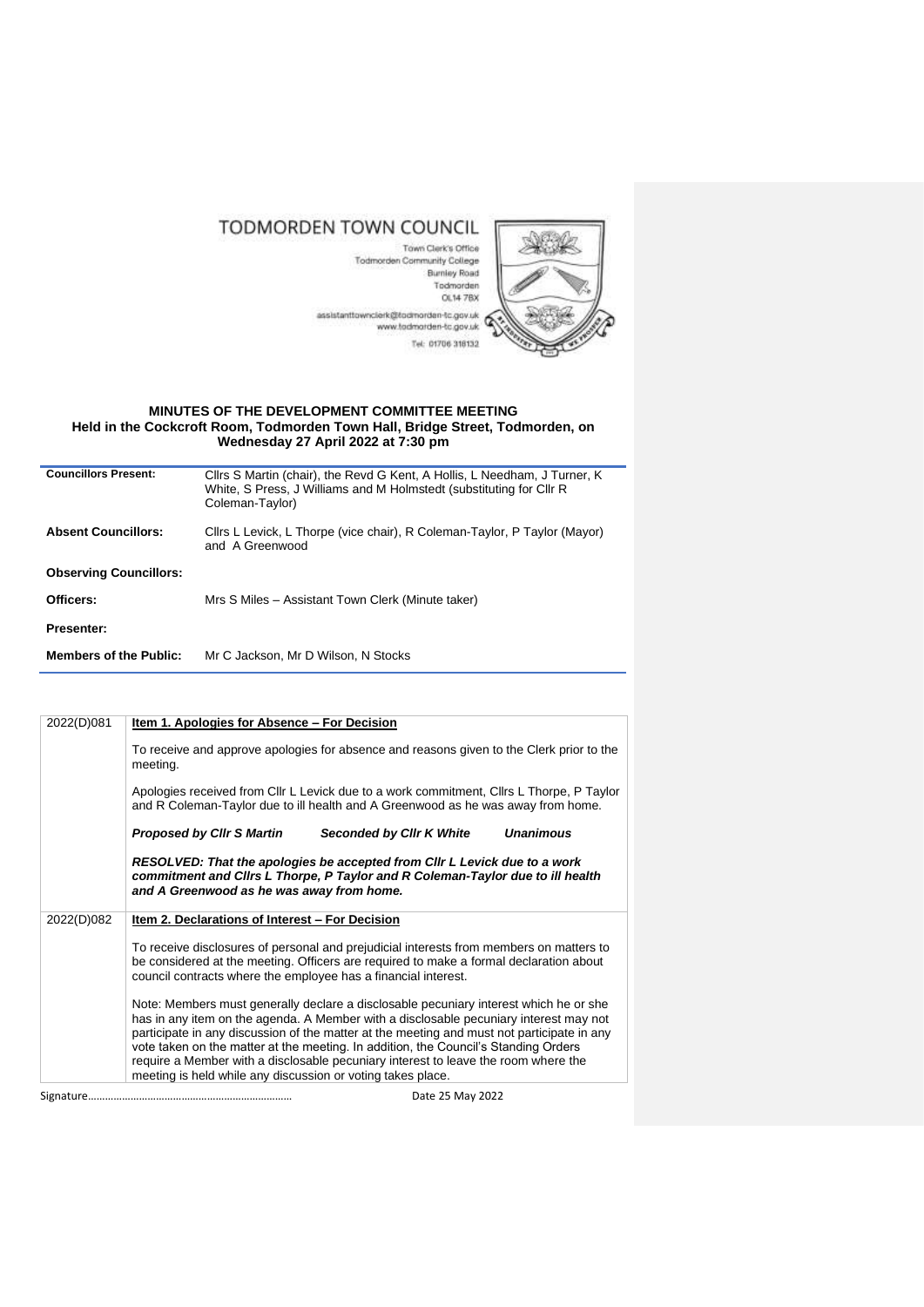|             |                                                                                                                                                                                                                                                                  | No declarations made.          |                                                                                    |                                                                                                                                              |                                                                    |
|-------------|------------------------------------------------------------------------------------------------------------------------------------------------------------------------------------------------------------------------------------------------------------------|--------------------------------|------------------------------------------------------------------------------------|----------------------------------------------------------------------------------------------------------------------------------------------|--------------------------------------------------------------------|
| 2022(D)083  | Item 3. Public Participation - For Decision                                                                                                                                                                                                                      |                                |                                                                                    |                                                                                                                                              |                                                                    |
|             | To adjourn the meeting to allow members of the public to make representation on the<br>business of the agenda for the meeting.                                                                                                                                   |                                |                                                                                    |                                                                                                                                              |                                                                    |
|             |                                                                                                                                                                                                                                                                  |                                | Note: No resolutions can be under public participation                             |                                                                                                                                              |                                                                    |
|             |                                                                                                                                                                                                                                                                  |                                |                                                                                    | Ms. N Stocks said that she would like to speak about item 17                                                                                 |                                                                    |
|             |                                                                                                                                                                                                                                                                  |                                |                                                                                    | Proposed by Clir S Martin and Seconded by Clir K White                                                                                       | <b>Unanimous</b>                                                   |
|             |                                                                                                                                                                                                                                                                  | of the agenda for the meeting. |                                                                                    | RESOLVED:- That members of the public can make representation on the business                                                                |                                                                    |
| .2022(D)084 |                                                                                                                                                                                                                                                                  | Item 4. Minutes - For Decision |                                                                                    |                                                                                                                                              |                                                                    |
|             |                                                                                                                                                                                                                                                                  | (previously circulated).       |                                                                                    | To approve the draft minutes of the Development Committee meeting held 2 March 2022                                                          |                                                                    |
|             |                                                                                                                                                                                                                                                                  |                                |                                                                                    | Proposed by Clir A Hollis and Seconded by Clir J Turner                                                                                      | <b>Unanimous</b>                                                   |
|             |                                                                                                                                                                                                                                                                  |                                |                                                                                    | RESOLVED:- That the draft minutes of the Development Committee meeting held<br>on 30 March 2022 be approved as a true record of proceedings. |                                                                    |
| 2022(D)085  | Item 5. Exclusion of Press and Public - Public Bodies (Admission to meetings Act                                                                                                                                                                                 |                                |                                                                                    |                                                                                                                                              |                                                                    |
|             | 1960) - For Decision<br>To consider and confirm any agenda items that require the exclusion of the Press and<br>Public in accordance with the Public Bodies (Admissions to Meetings) Act 1960 for<br>matters appertaining to confidential or exempt information. |                                |                                                                                    |                                                                                                                                              |                                                                    |
|             | Proposed by Clir S Martin and Seconded by Clir A Hollis<br><b>Unanimous</b>                                                                                                                                                                                      |                                |                                                                                    |                                                                                                                                              |                                                                    |
|             |                                                                                                                                                                                                                                                                  | whole of the meeting.          |                                                                                    | RESOLVED:- That any public or press who may attend be allowed to stay for the                                                                |                                                                    |
| 2022(D)086  |                                                                                                                                                                                                                                                                  |                                |                                                                                    | Item 6. Comments on Planning Applications- For Decision                                                                                      |                                                                    |
|             | To submit comments on the planning applications received from Calderdale Council.<br>Comments as detailed below were agreed by Members en bloc                                                                                                                   |                                |                                                                                    |                                                                                                                                              |                                                                    |
|             | <b>Unanimous</b><br>Proposed by Cllr S Martin and Seconded by Cllr K White<br>RESOLVED:- That the consultees responses as detailed below be submitted to<br>Calderdale Council en bloc.                                                                          |                                |                                                                                    |                                                                                                                                              |                                                                    |
|             |                                                                                                                                                                                                                                                                  |                                |                                                                                    |                                                                                                                                              |                                                                    |
|             | ltem                                                                                                                                                                                                                                                             | <b>Application</b>             | <b>Address</b>                                                                     | <b>Purpose</b>                                                                                                                               | <b>Consultation</b>                                                |
|             | no<br>6a                                                                                                                                                                                                                                                         | <b>Number</b><br>21/00986/OUT  | <b>Brookfield Farm</b><br>Woodhouse<br>Road<br>Todmorden<br>Calderdale<br>OL14 6BL | New dwelling (Outline)                                                                                                                       | <b>Feedback</b><br>No comment until<br>further detail<br>available |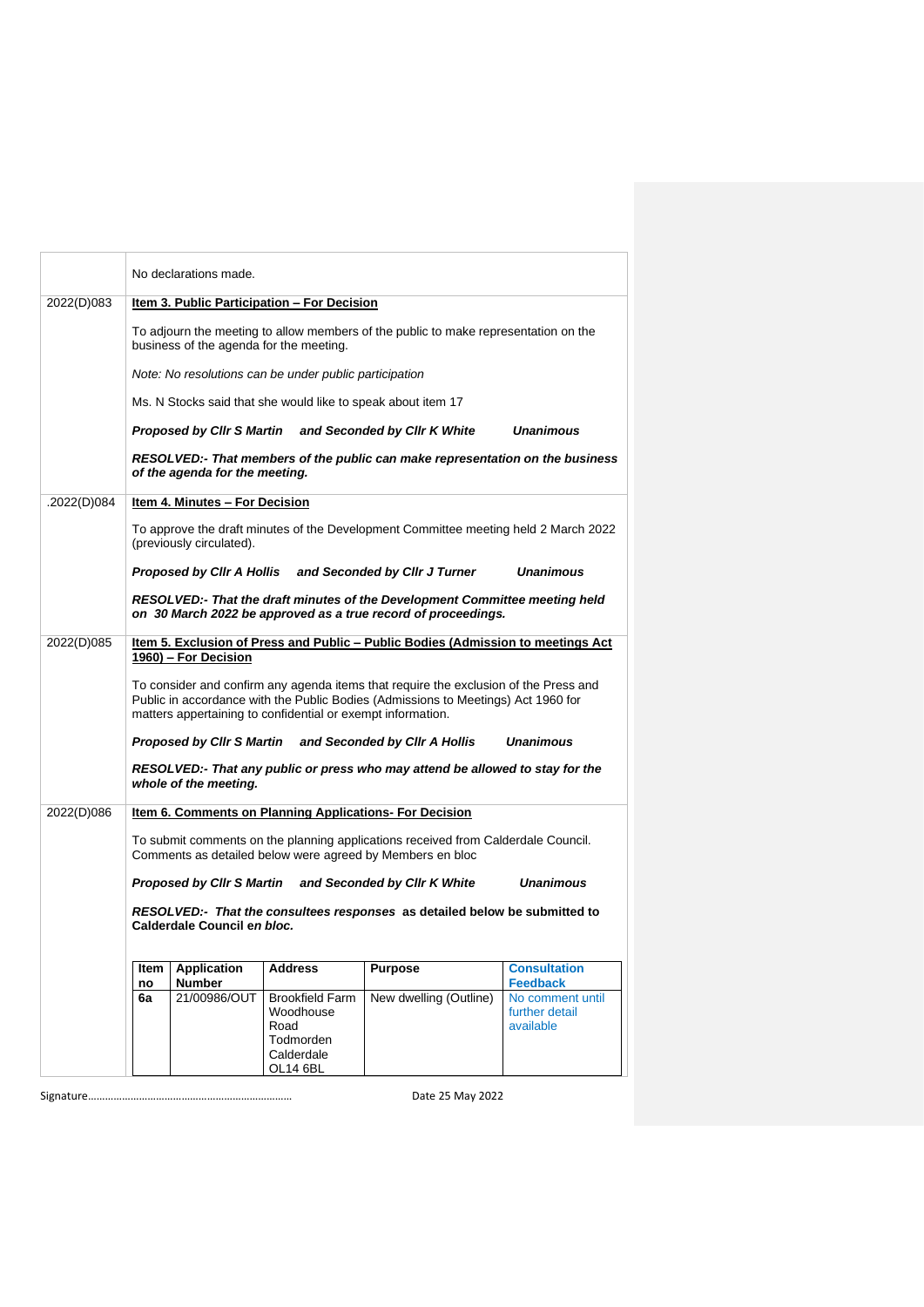|                                             | 6b                                                                                                                                                                                                                                                                                                                                                                                                                                                                                                                                                                                                                                                                                                                                                                                                                                                                                                                                                                                                                                                                                                                                                                                                                                                                                                                                                                                                                                                                                                                                                                                                                                                                    | 22/00159/HSE | 252 Burnley<br>Road<br>Todmorden<br>Calderdale<br>OL14 8EA                                              | Demolition and<br>replacement of single<br>storey summer room<br>lean-to, with a single<br>storey extension | Supported |
|---------------------------------------------|-----------------------------------------------------------------------------------------------------------------------------------------------------------------------------------------------------------------------------------------------------------------------------------------------------------------------------------------------------------------------------------------------------------------------------------------------------------------------------------------------------------------------------------------------------------------------------------------------------------------------------------------------------------------------------------------------------------------------------------------------------------------------------------------------------------------------------------------------------------------------------------------------------------------------------------------------------------------------------------------------------------------------------------------------------------------------------------------------------------------------------------------------------------------------------------------------------------------------------------------------------------------------------------------------------------------------------------------------------------------------------------------------------------------------------------------------------------------------------------------------------------------------------------------------------------------------------------------------------------------------------------------------------------------------|--------------|---------------------------------------------------------------------------------------------------------|-------------------------------------------------------------------------------------------------------------|-----------|
|                                             | 6с                                                                                                                                                                                                                                                                                                                                                                                                                                                                                                                                                                                                                                                                                                                                                                                                                                                                                                                                                                                                                                                                                                                                                                                                                                                                                                                                                                                                                                                                                                                                                                                                                                                                    | 22/00176/HSE | <b>Middle Hollies</b><br><b>Strines Street</b><br>Walsden<br>Todmorden<br>Calderdale<br><b>OL14 7TE</b> | Replacement single<br>storey extension                                                                      | Supported |
|                                             | 6d                                                                                                                                                                                                                                                                                                                                                                                                                                                                                                                                                                                                                                                                                                                                                                                                                                                                                                                                                                                                                                                                                                                                                                                                                                                                                                                                                                                                                                                                                                                                                                                                                                                                    | 22/00432/HSE | Moor Edge<br><b>Mankinholes</b><br>Bank<br>Todmorden<br>Calderdale<br>OL14 6HR                          | Extension to existing<br>garage with alterations<br>to roof.                                                | Supported |
|                                             |                                                                                                                                                                                                                                                                                                                                                                                                                                                                                                                                                                                                                                                                                                                                                                                                                                                                                                                                                                                                                                                                                                                                                                                                                                                                                                                                                                                                                                                                                                                                                                                                                                                                       |              |                                                                                                         |                                                                                                             |           |
| 2022(D)087                                  | Item 7a. Correspondence Concerning Previous Planning Applications - For<br><b>Information</b><br>To receive a verbal update<br>Discussion centred on application 20/00939/FUL regarding proposals for Baltimore<br>Marina. Although on the one hand, an opportunity to welcome more tourists to<br>Todmorden to the area, the site is a very small one for the additional facilities and<br>increase in people involved. Members were concerned that the Canal and River Trust<br>had not commented as the grade 2 bridge is their responsibility. Also, it was suggested<br>that the views of the Rights of Way Officer be sought as the footpath is well used by<br>walkers and the increase in the number of campervans driving across the bridge would<br>be an issue. There is also an issue, as the proposals will involve the loss of parking on<br>the site which is used by boat residents. Concern was raised that the proposals will lead<br>to water being discharged into the canal.<br><b>Unanimous</b><br>Proposed by Cllr J Williams<br>and Seconded by Cllr J Turner<br>RESOLVED:- That the Assistant Town Clerk write to the Calderdale Planning<br>Department to suggest that the views of CRT and the Rights of Way Officer be<br>sought on this application. Also, concern be expressed about the reduction of<br>parking for boat residents and that the proposals will lead to water being<br>discharged into the canal.<br><u>Item 7b. CMBC Decisions for Planning Applications Where Todmorden Town</u><br><b>Council has been Consulted</b><br>To receive written update<br>Proposed by Cllr J Williams Seconded by Cllr J Turner Unanimous |              |                                                                                                         |                                                                                                             |           |
| <b>RESOLVED: That the list be received.</b> |                                                                                                                                                                                                                                                                                                                                                                                                                                                                                                                                                                                                                                                                                                                                                                                                                                                                                                                                                                                                                                                                                                                                                                                                                                                                                                                                                                                                                                                                                                                                                                                                                                                                       |              |                                                                                                         |                                                                                                             |           |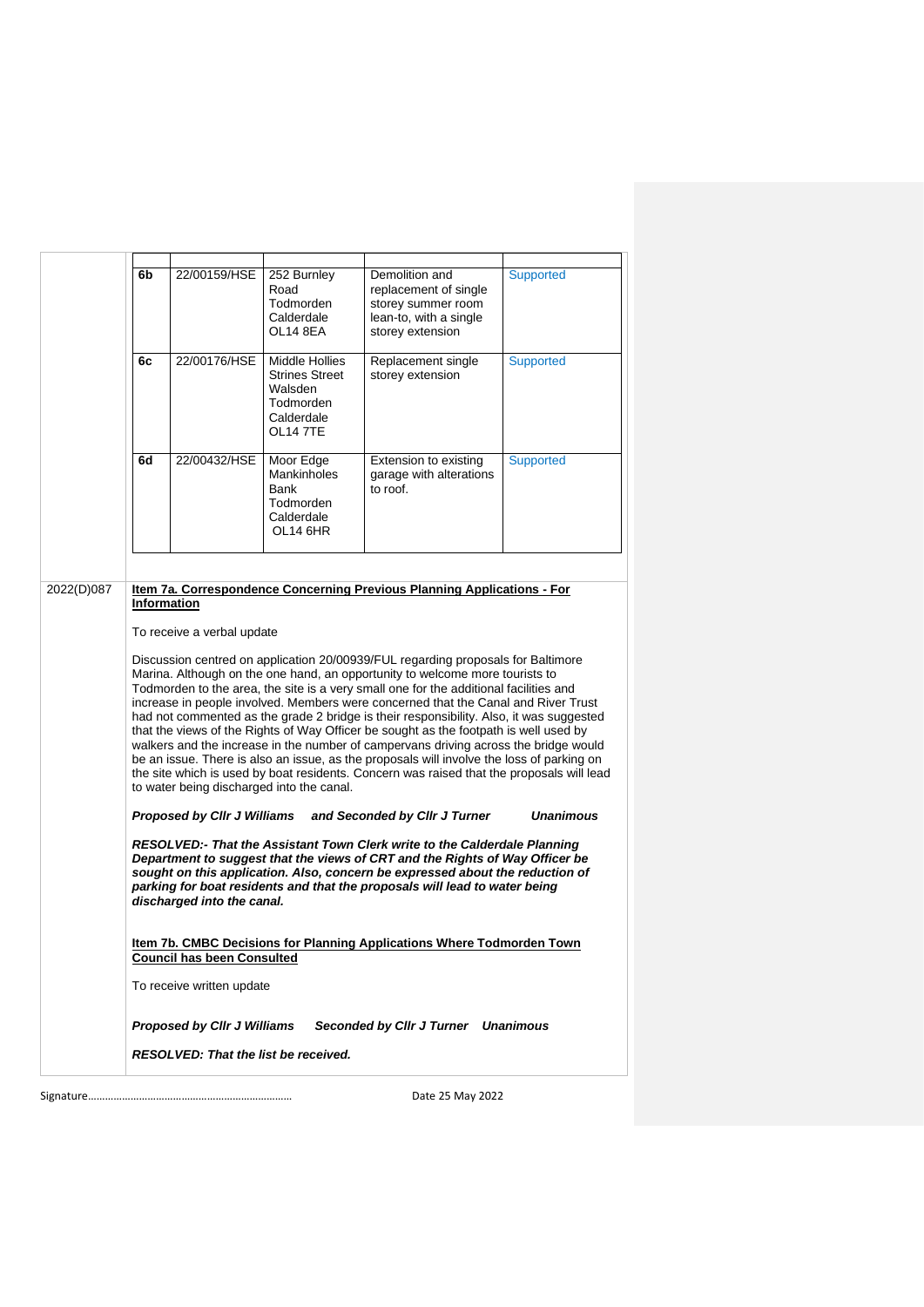| 2022(D)088 | Item 8. Outstanding and Completed Issues Registers, Including Paths and<br><b>Obstructions - For Information</b>                                                                                                                                                                                                                                               |
|------------|----------------------------------------------------------------------------------------------------------------------------------------------------------------------------------------------------------------------------------------------------------------------------------------------------------------------------------------------------------------|
|            | To receive updates about blocked paths and obstructions as well as the Outstanding and<br><b>Completed Issues Registers</b>                                                                                                                                                                                                                                    |
|            | a. Blocked paths and obstructions<br>b. Outstanding Issues Register<br>c. Completed Issues Register                                                                                                                                                                                                                                                            |
|            | The issue of the poor state of Myrtle Street was raised.                                                                                                                                                                                                                                                                                                       |
|            | <b>Proposed by CIIr S Martin</b><br>Seconded by Cllr the Revd G Kent<br><b>Unanimous</b>                                                                                                                                                                                                                                                                       |
|            | RESOLVED: That the registers be received and the Assistant Town Clerk chase the<br>issue regarding Myrtle Street.                                                                                                                                                                                                                                              |
| 2022(D)089 | Item 9. Flood Emergency Planning - For Information                                                                                                                                                                                                                                                                                                             |
|            | To receive verbal/written update                                                                                                                                                                                                                                                                                                                               |
|            | The Assistant Town Clerk reported that the work to produce the plan, with the Upper<br>Valley Coordinator and the Todmorden Flood Group had been very collaborative.                                                                                                                                                                                           |
|            | Proposed by Clir S Martin Seconded by Clir M Holmstedt<br><b>Unanimous</b>                                                                                                                                                                                                                                                                                     |
|            | RESOLVED: That the draft plan be amended to include reference to the Todmorden<br><b>Emergency Support Group, that the issue of donations be added along with the</b><br>issue of providing support for the mental health of those affected by any flood. The<br>updated plan to be brought to the next meeting of the Development Committee for<br>agreement. |
| 2022(D)090 | Item 10. Flooding Related Issues - For Information                                                                                                                                                                                                                                                                                                             |
|            | To provide verbal update on flooding issues in Todmorden                                                                                                                                                                                                                                                                                                       |
|            | Planning Application for Derdale St<br>a.<br>Sandholme Mill<br>b.                                                                                                                                                                                                                                                                                              |
|            | Although the building of additional houses in Todmorden was welcomed concern was<br>expressed that the raising of the land for the new houses would potentially increase the<br>surface water flooding for existing houses. It was agreed that the next step would be to<br>raise the issue with the Calderdale Flood Panel.                                   |
|            | <b>Unanimous</b><br>Proposed by Cllr S Martin<br>Seconded by Cllr J Williams                                                                                                                                                                                                                                                                                   |
|            | RESOLVED: That the Assistant Town Clerk write to the Calderdale Flood Panel to<br>ask for this site and the proposed plans to be considered.                                                                                                                                                                                                                   |
| 2022(D)091 | <b>Item 11. Imminent Proposal to Remove 78 Hectares of Trees in Portsmouth by</b><br>March 2022 - For Information                                                                                                                                                                                                                                              |
|            | To receive verbal/written update                                                                                                                                                                                                                                                                                                                               |
|            |                                                                                                                                                                                                                                                                                                                                                                |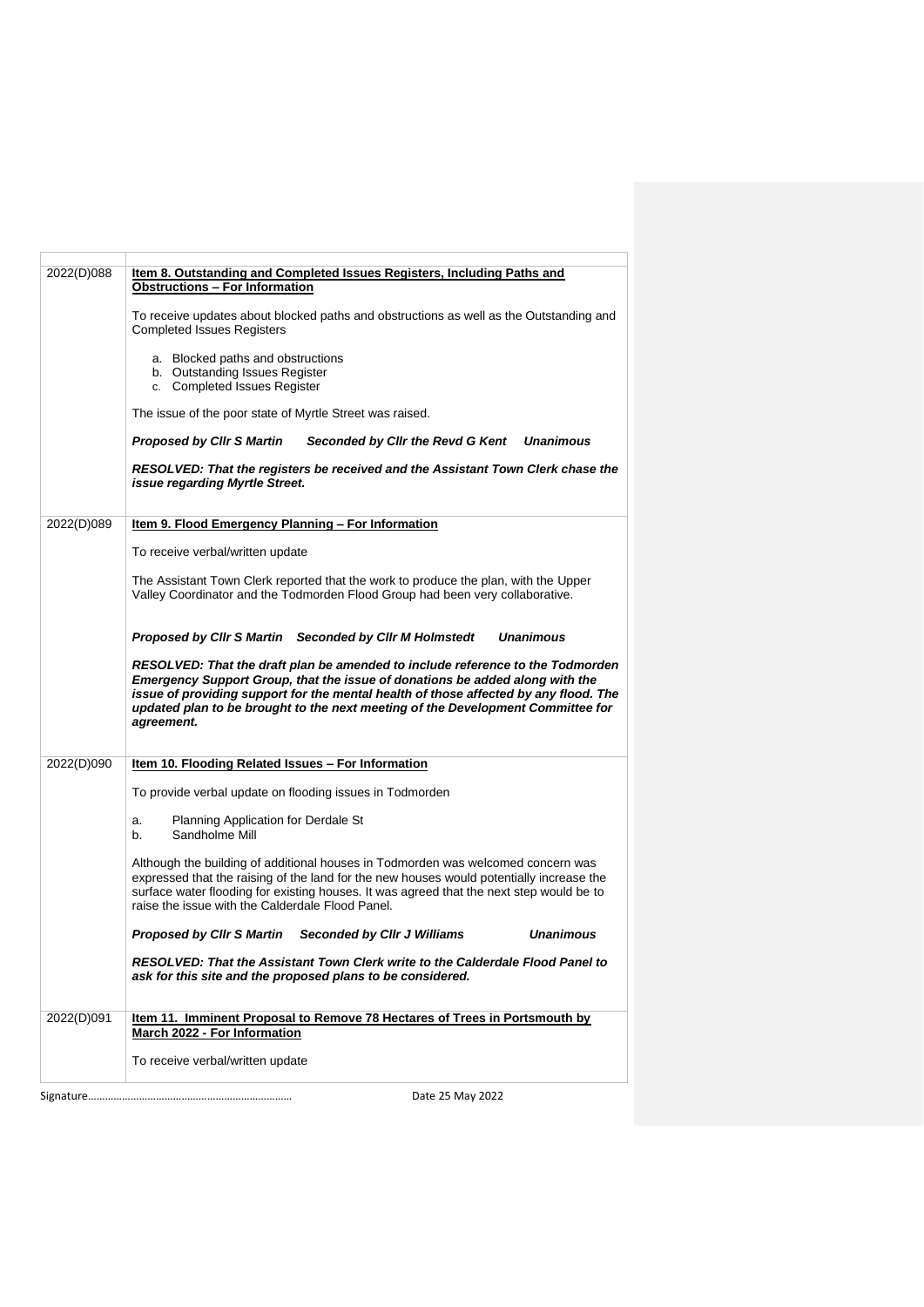|            | It was noted that the roots of the existing trees would be left in place to assist the stability<br>of the hillside and that quickly maturing trees would be planted.                                                      |
|------------|----------------------------------------------------------------------------------------------------------------------------------------------------------------------------------------------------------------------------|
|            | Proposed by Cllr S Martin Seconded by Cllr K White<br><b>Unanimous</b>                                                                                                                                                     |
|            | RESOLVED: To receive written update                                                                                                                                                                                        |
| 2022(D)092 | Item 12. The Status of Traffic Issues in Cornholme - For Information                                                                                                                                                       |
|            | To receive a verbal/written update about actions concerning traffic issues in Cornholme.                                                                                                                                   |
|            | It was agreed that to root of the problem was driver behaviour. Frustration was expressed<br>that this issue was progressing very slowly but it was agreed that TTC would keep<br>pressing for progress.                   |
|            | Concern was expressed that the Assistant Director was unaware of the issue when it had<br>been a matter of discussion over a long period of time within his teams.                                                         |
|            | Proposed by Cllr S Martin<br>Seconded by Cllr K White<br><b>Unanimous</b>                                                                                                                                                  |
|            | RESOLVED: That the Assistant Town Clerk to respond to the Assistant Director of<br>Regeneration with evidence that the Cornholme School issue had been under<br>discussion for a lengthy period.                           |
| 2022(D)093 | Item 13. Potential Use of Vehicle Activated Signs (VAS) - For Information/Decision                                                                                                                                         |
|            | To receive verbal/written update.                                                                                                                                                                                          |
|            | It was confirmed that the Ward Forum Fund may provide a £500 grant towards the<br>purchase of a vehicle activated sign but that any award would need to be made directly to<br>a community group and not the Town Council. |
|            | The Assistant Town Clerk reported that she had not received a response about the<br>possibility of additional street signs on Cross Stone Road.                                                                            |
|            | Proposed by Cllr S Martin Seconded by Cllr K White<br><b>Unanimous</b>                                                                                                                                                     |
|            | RESOLVED: That the Assistant Town Clerk chase the Upper Valley Coordinator<br>about the need for additional signage on Cross Stone Road.                                                                                   |
| 2022(D)094 | Item 14. Centre Vale Park - for Information                                                                                                                                                                                |
|            | To provide verbal/written update from Cllr P Taylor                                                                                                                                                                        |
|            | This item was deferred until the next meeting as CIIr P Taylor was not present.                                                                                                                                            |
|            | Proposed by Cllr S Martin<br>Seconded by Cllr the Revd G Kent<br><b>Unanimous</b>                                                                                                                                          |
|            | RESOLVED: That the report about Centre Vale Park be deferred until the meeting<br>on 25 May 2022                                                                                                                           |
| 2022(D)095 | Item 15. Tipside - For Information                                                                                                                                                                                         |
|            | To receive verbal/written update from Cllr the Revd G Kent                                                                                                                                                                 |
|            | Several issues were raised about Tipside. Jupiter Investments own the land at the side of<br>the indoor market and some leading to Hallroyd Crescent. Concern was expressed that a                                         |
|            | Date 25 May 2022                                                                                                                                                                                                           |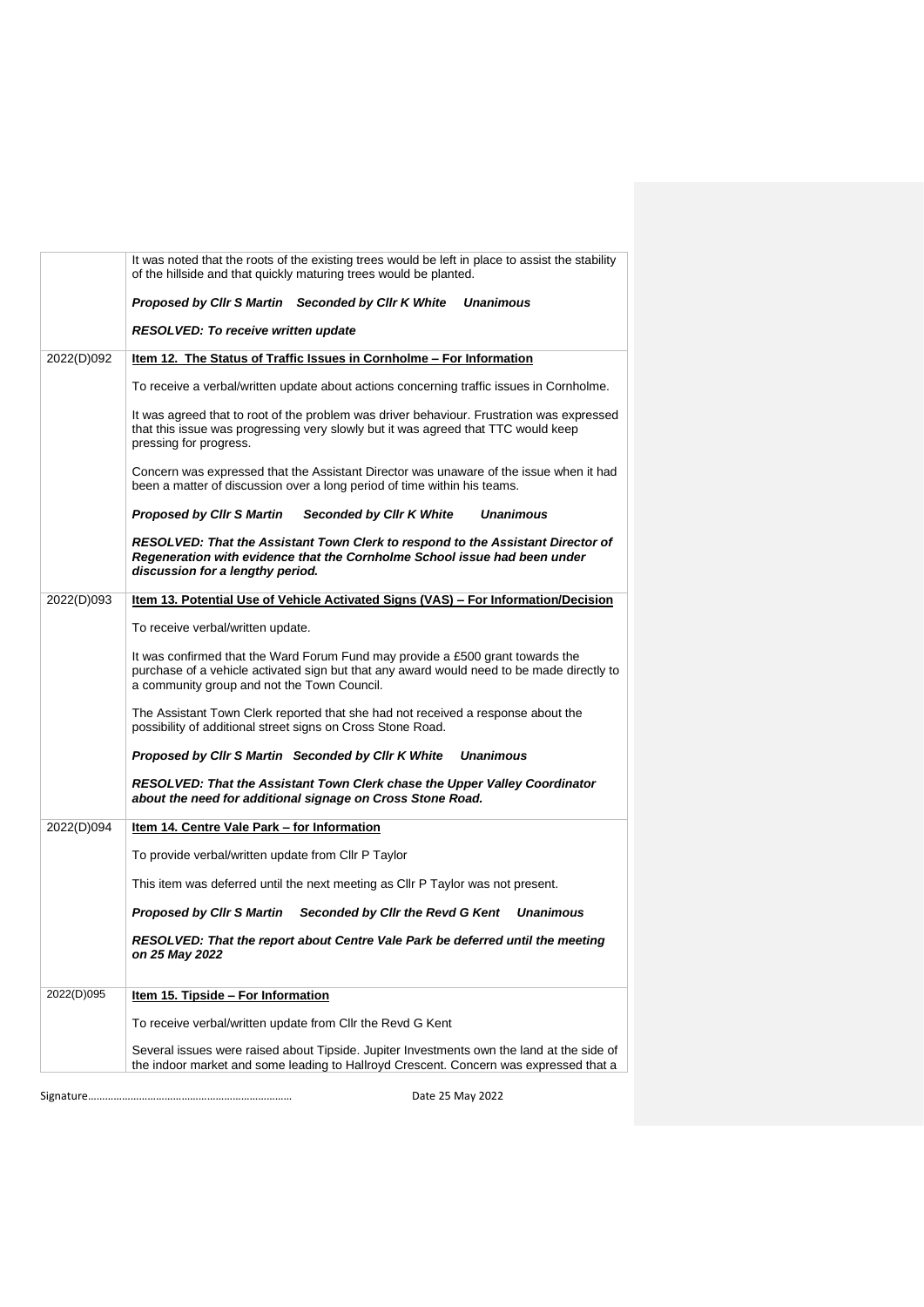|            | sign has been erected on the latter stating that 'deposits' will be placed there. People,<br>including the market traders, have parked in the space near the indoor markets for many<br>years. Jupiter Investments have put a sign up against parking on private land.                                                                                    |                                                    |
|------------|-----------------------------------------------------------------------------------------------------------------------------------------------------------------------------------------------------------------------------------------------------------------------------------------------------------------------------------------------------------|----------------------------------------------------|
|            | Other issues relate to the unkempt vegetation on the Calderdale land, illegal behaviour<br>taking pace there, the unsafe sluice gate, unsafe fences. It was suggested that this area<br>near the river could be greatly improved with the installation of benches and a tidy up.<br>There is also a great deal of rubbish in and around the Calder River. |                                                    |
|            | It was noted that the riverside fence near Patmos Gardens is shabby.                                                                                                                                                                                                                                                                                      |                                                    |
|            | It was also noted that the fences are unsafe near Hallroyd Bridge and that a great deal of<br>debris has accumulated there.                                                                                                                                                                                                                               |                                                    |
|            | It was reported that the Tipside area was covered by improvement projects as a result of<br>the Todmorden Town Deal.                                                                                                                                                                                                                                      |                                                    |
|            | Proposed by Cllr J Williams Seconded by Cllr A Hollis Unanimous                                                                                                                                                                                                                                                                                           |                                                    |
|            | RESOLVED: To ask the Project Manager for the Town Deal for information about<br>the plans for Tipside.                                                                                                                                                                                                                                                    |                                                    |
|            | RESOLVED: The Assistant Town Clerk to try to obtain a map of the land (next to<br>the indoor market) owned by Jupiter Investments. Unfortunately, this is not<br>included in the Land Registry information.                                                                                                                                               |                                                    |
|            | <b>RESOLVED: The Assistant Town Clerk to write to Northern PowerGrid about</b><br>repairing the fence there, clearing the debris and the possibility of painting<br>Hallroyd Bridge.                                                                                                                                                                      | Commented [SM1]: Should this not be Northern Rail? |
|            | RESOLVED: The Assistant Town Clerk to ask Calderdale Planning Department<br>whether there has been a planning application for tipping on the land near Hallroyd<br>Crescent that is owned by Jupiter Investments.                                                                                                                                         |                                                    |
| 2022(D)096 | Item 16. Calderdale MBC Request for Information to Support the Renewal of the<br>PSPO on Calderdale Moorlands - For Action                                                                                                                                                                                                                                |                                                    |
|            | CMBC has asked for photos, observations and evidence to support the renewal of the<br>current Public Space Protection Order (PSPO) for the moorland around Todmorden.                                                                                                                                                                                     |                                                    |
|            | Members agreed that the PSPO had made a difference on the moorlands around<br>Todmorden.                                                                                                                                                                                                                                                                  |                                                    |
|            | Proposed by Clir S Press Seconded by Clir S Martin<br><b>Unanimous</b>                                                                                                                                                                                                                                                                                    |                                                    |
|            | RESOLVED: That the Assistant Town Clerk to write to the Upper Valley Coordinator<br>to confirm that members support the renewal of the PSPO and that individual<br>members with evidence in support of this should send this to the Upper Valley<br>Coordinator.                                                                                          |                                                    |
| 2022(D)097 | Item 17. Instability of houses on Halifax Rd - For Information                                                                                                                                                                                                                                                                                            |                                                    |
|            | To receive a verbal update                                                                                                                                                                                                                                                                                                                                |                                                    |
|            | The Assistant Town Clerk reported that the CMBC Assistant Director of Strategy and<br>Regeneration has referred the suggestion that the 20MPH zone of Halifax Rd be<br>extended to the Shell garage to the A646 Corridor Improvement Team.                                                                                                                |                                                    |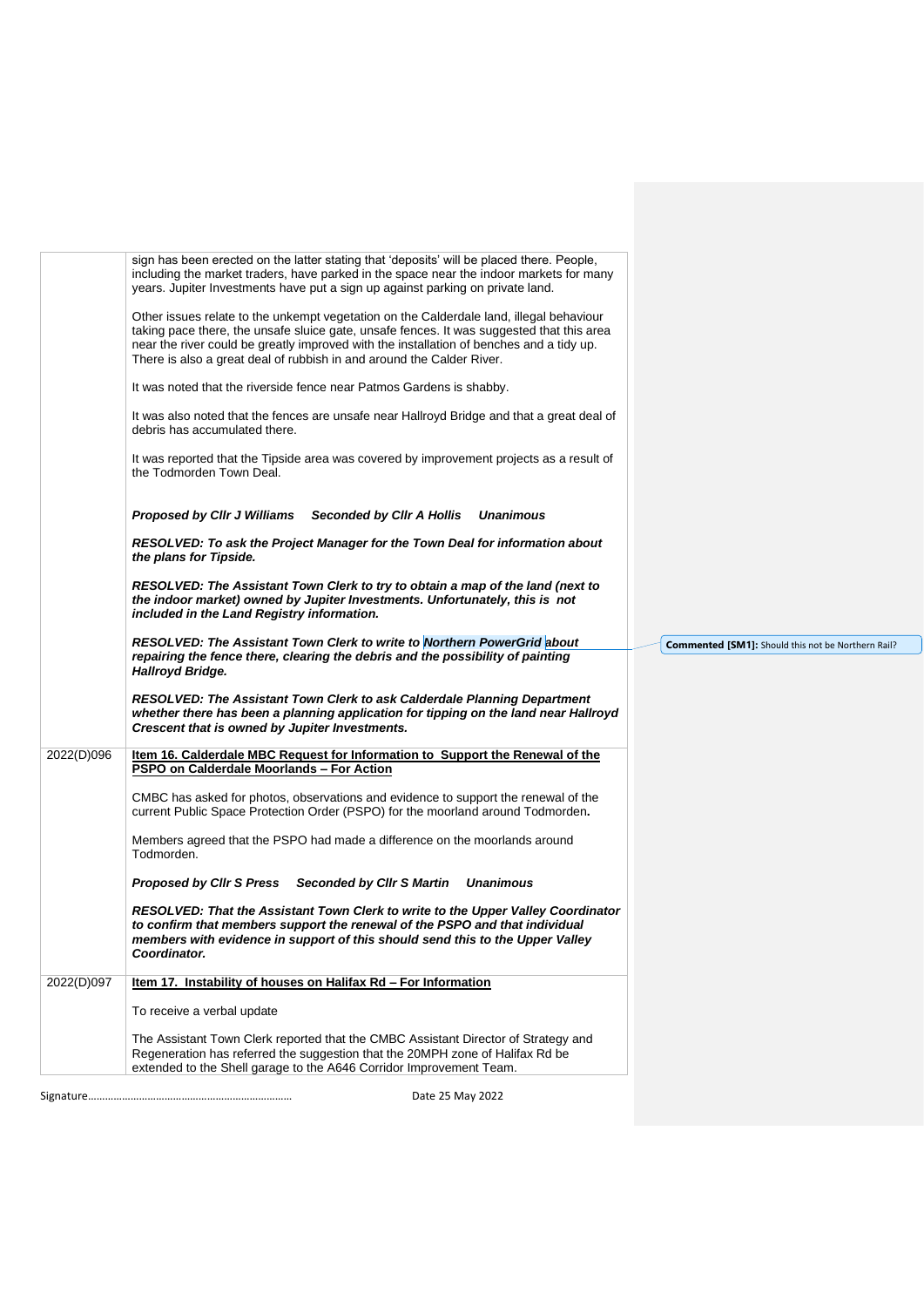|            | Proposed by Clir S Martin Seconded by Clir A Hollis<br><b>Unanimous</b><br><b>RESOLVED: That the update be received</b>                                                                                                                                                                                                                                                                                                                                                                                                                                                                                                                                                                                             |
|------------|---------------------------------------------------------------------------------------------------------------------------------------------------------------------------------------------------------------------------------------------------------------------------------------------------------------------------------------------------------------------------------------------------------------------------------------------------------------------------------------------------------------------------------------------------------------------------------------------------------------------------------------------------------------------------------------------------------------------|
| 2022(D)098 | Item 18. Hollins Mill - for Information<br>To receive a verbal update<br>The Assistant Town Clerk reported that she had received confirmation from the CMBC<br>Head of Planning that an Enforcement Notice had been served on the site of Hollins Mill.<br>Further information was expected in due course about the UVPC windows on the two-<br>storey building, flooding issues in car park and the safety of the culvert under the site<br>which is potentially compromised by the raised wall in front of the weaving shed on<br>Rochdale Road.                                                                                                                                                                  |
|            | <b>Unanimous</b><br>Proposed by Cllr S Martin<br>Seconded by Cllr K White<br><b>RESOLVED: To receive the update</b>                                                                                                                                                                                                                                                                                                                                                                                                                                                                                                                                                                                                 |
| 2022(D)099 | Item 19. Clarification of CMBC policies about response times - For Information<br>To receive a verbal update<br>It was noted that this will an agenda item on the meeting between the CMBC Director of<br>Strategy and Regeneration and the Town Clerk.<br><b>Unanimous</b><br>Proposed by Cllr S Martin Seconded by Cllr J Williams<br><b>RESOLVED: To receive the update</b>                                                                                                                                                                                                                                                                                                                                      |
| 2022(D)100 | Item 20. Unsightly area near Station Approach in Portsmouth - For Information<br>To receive verbal update<br>It was reported that an Enforcement Officer had visited the site last year. However, this is<br>still an issue as it looks like a breakers yard and flatbed trucks park alongside the site<br>loading and unloading materials.<br>The Assistant Town Clerk reported that the issue has been raised with the Upper Valley<br>Coordinator and Planning Enforcement.<br><b>Proposed by CIIr S Martin</b><br><b>Seconded by Cllr K White</b><br><b>Unanimous</b><br>RESOLVED: That the Assistant Town Clerk will contact the Community Safety<br>Partnership as this is an issue of anti-social behaviour. |
| 2022(D)101 | <u>Item 21. Land opposite the Roebuck Pub in Portsmouth/entrance to the Town - For</u><br>Information<br>To receive verbal update.                                                                                                                                                                                                                                                                                                                                                                                                                                                                                                                                                                                  |